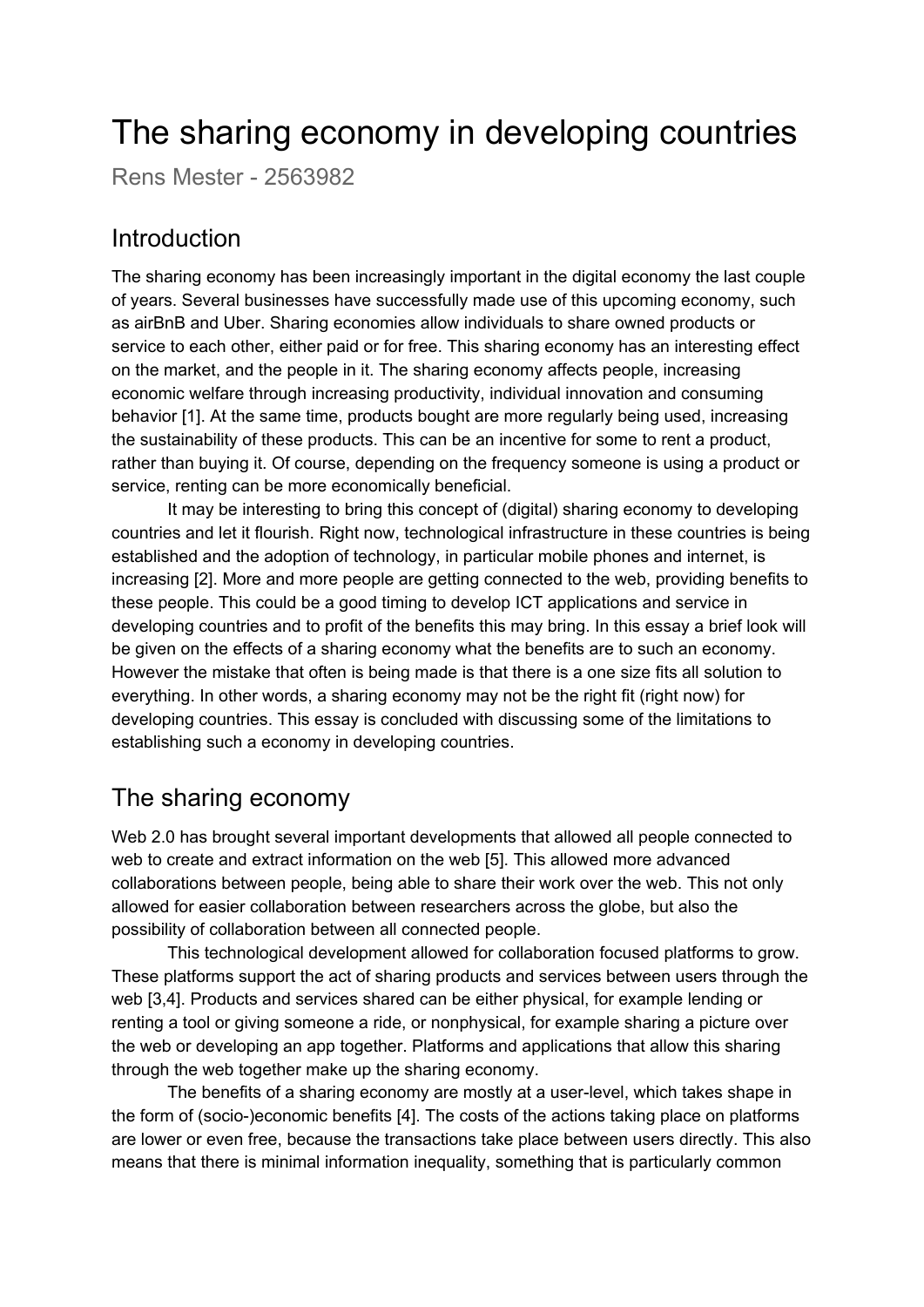when a consumers contacts institutional organisations. Moreover, products are more often utilised, essentially making them more worth their cost and increasing the sustainability of the product. Furthermore a sharing economy changes the dynamics of the overall economy, increasing competition. Lastly it provides a way to make informal processes that are already happening more accessible, improving the gain of this market.

These effects all seems positive towards consumers. A study looking at the motivations of people participating in the sharing economy, suggest that people are mostly motivated by factors including sustainability, enjoyment and economic advantages [3]. It is noted that sustainability is only important to people with a positive attitude towards the sharing economy. The study concludes that people like the idea of a sharing economy and would participate in these platforms, however there is still a gap between wanting to participate and actually taking action to participate.

#### The sharing economy in developing countries

The sharing economy has become a vital part of the economy of developed countries. They have severely impacted the consumer behavior and some of the traditional businesses and organisations. The economic benefits have been presented in the previous section and certainly are important to the consumers.

With the rise of technological infrastructure and adoption of devices such as the smartphone or computers in developing countries, a sharing economy could be established there. Looking at the sharing economy in developed countries, there is a lot of potential that could be unlocking with sharing economy based platforms [6]. In particular reduction in transaction costs and improved access to goods and services in these countries are interesting benefits to look into. Basic challenges that limit businesses in developing countries, such as transport, could be effectively and efficiently tackled with a sharing economy [7].

In rural areas, where basic infrastructure is lacking and goods are scarce, these kind of platforms could be helpful to these consumers. For example initial investment costs for equipment are normally quite high, which is why such investments are not interesting to most small business owners. However renting equipment until they've grown enough to afford one themselves is a good course to run. The reduction of transaction costs the sharing economy brings, combined with the sustainability of goods and gains for others in the community may provide a solution to these regular problems.

However, there are some implications to bringing the sharing economy to developing countries [4,6,8]. It is argued that technological skills are still to low for people in developing countries to properly make use of its benefits. Most people with a smartphone have limited understanding of how to use it to its capacity. Properly making use of sharing platform takes at least basic understanding of how to use an application, which is something a lot of consumers still do not have. This limits the value a sharing economy can bring. Furthermore there is a problem of not being connected to the web at all. People not owning a (smart)phone have a risk of being excluded to the benefits of new platforms. This can be detrimental to the economical ecosystem of small businesses. A related risk is people being excluded on purpose by other, which negatively impacts the business on a individual level.